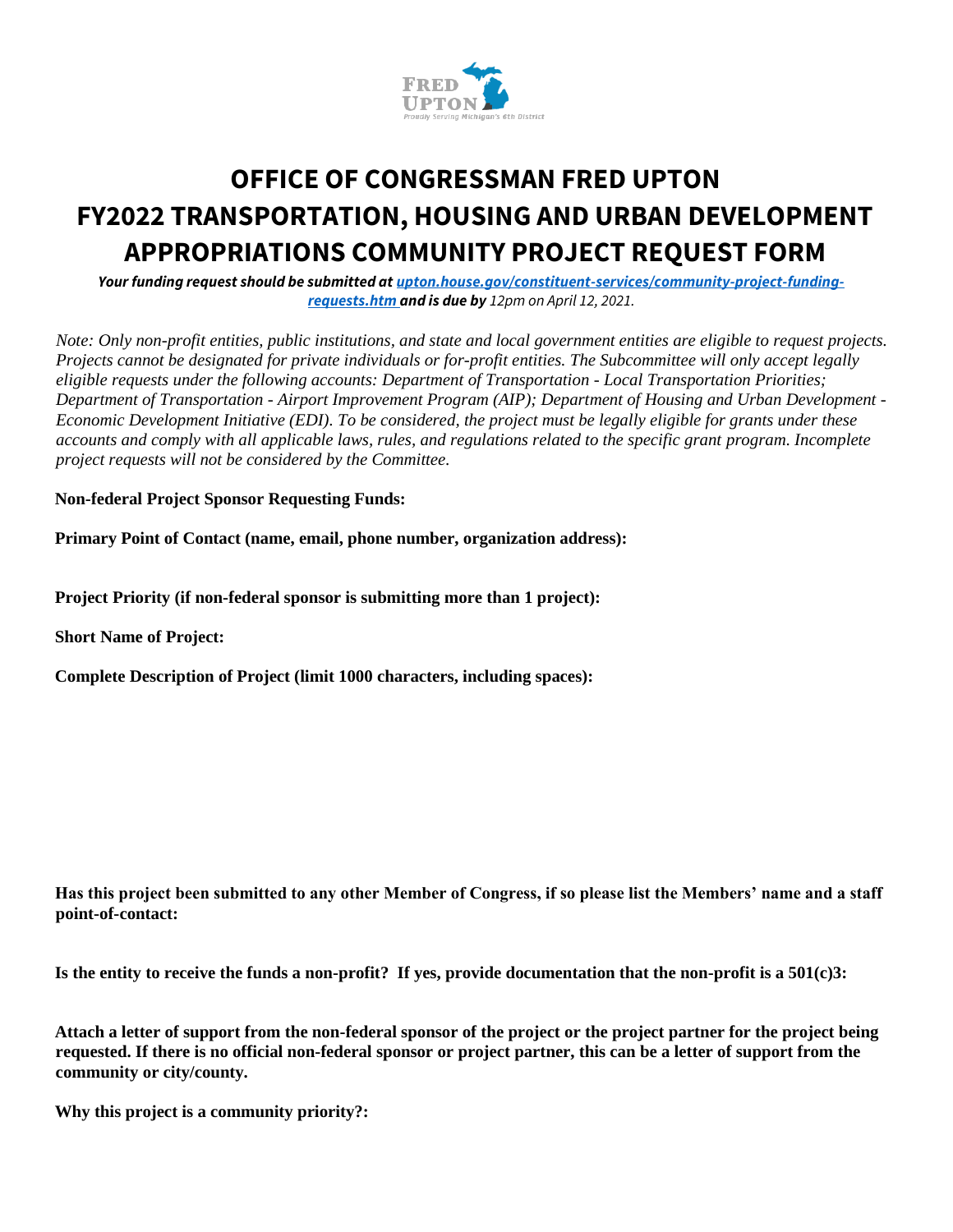## DOT -- Local Transportation Priorities

Local Transportation Priorities are highway and transit capital projects eligible under title 23 and title 49 of the United States Code. Eligible projects are described under Section 133(b) of title 23, United States Code. Tribal and territorial capital projects authorized under Chapter 2 of title 23, United States Code, are also eligible. All projects must be:

- Capital projects or project-specific planning/design for a capital project;
- Supported by the state or local government that would administer the project. Inclusion on a Statewide Transportation Improvement Plan (STIP) or Transportation Improvement Plan (TIP) would satisfy this requirement.
- Administered by public entities.

The Subcommittee will not fund activities that are administrative in nature even if they are eligible expenses under the statutory citation. These include general operating expenses, and activities required under sections 134 and 135 of title 23, United States Code.

Additional Questions for Local Transportation Priorities:

## **Project Name (EXAMPLE: Main Street widening and resurfacing, City, State, Congressional District.):**

## **General description of the project and why it is needed:**

**What are the benefits of this project and why is it a priority?** 

**Amount requested for the community project:** 

**Total project cost (Provide the amount of the total cost of the project as outlined in the STIP or TIP):**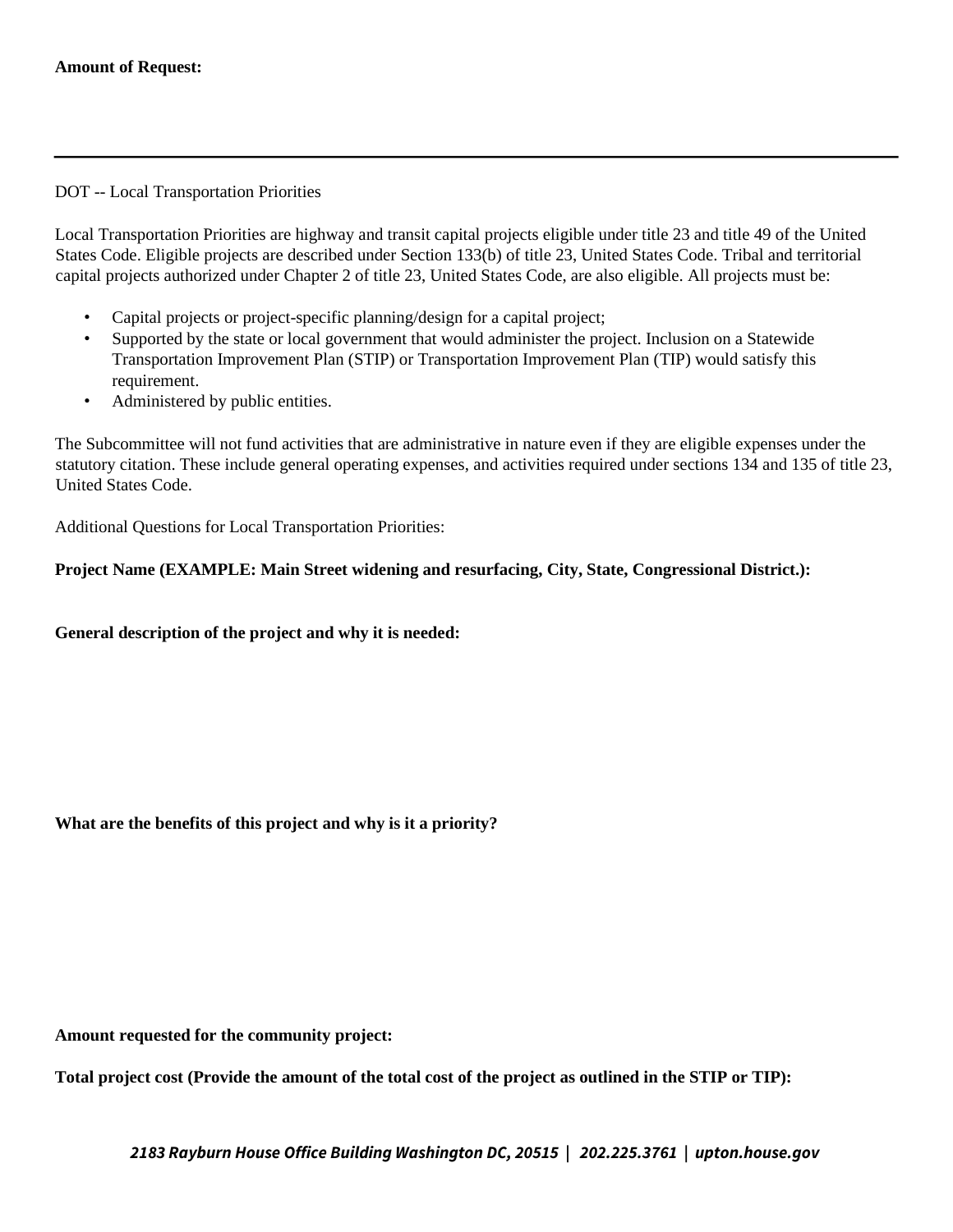**Can the project obligate all appropriated funds within 12 months after enactment?** 

**If not, what would be the expected date of obligation?** 

**Estimated start and completion dates:** 

**Does the project have other public (federal, state, local) and/or private funds committed to meet match or costshare requirements for costs related to construction, operations, and maintenance? If so, what is the source and amount of those funds?** 

**Does the project require an environmental review? If so, what is the status and/or outcome of the environmental review and NEPA category of action (if applicable)?** 

**Type of project eligible under 23 USC 133(b) (options include: Highway, Bridge, Transit, Bike/Pedestrian, and Other; note CIG projects are not eligible community projects)** 

**Where is the project in the construction process (options: Planning and Environmental Review, Final Design, Right of Way, Capital purchase or lease (including bus purchases), Construction, and Other)** 

**Was the project on a State, tribal or territorial Transportation Improvement Plan (STIP) or a metropolitan transportation improvement plan (MTIP) as of 12/31/2020? If yes, please provide a link to the plan.** 

**Please provide the STIP or TIP ID Number and specify which plan the ID number comes from.** 

**Please provide a history of federal funding for the project, if any. Include both formula funds and any discretionary grants and in which fiscal year the funds were provided.** 

**If the request does not fully fund the project, describe where the remaining funding comes from to complete the project.** 

AIP community project requests may be used for enhancing airport safety, capacity, and security, and mitigating environmental concerns. All projects must be:

- AIP eligible in accordance with sections 47101 to 47175 of title 49, United States Code, and FAA policy and guidance.
- Supported broadly by local stakeholders, including residents, businesses, and elected officials.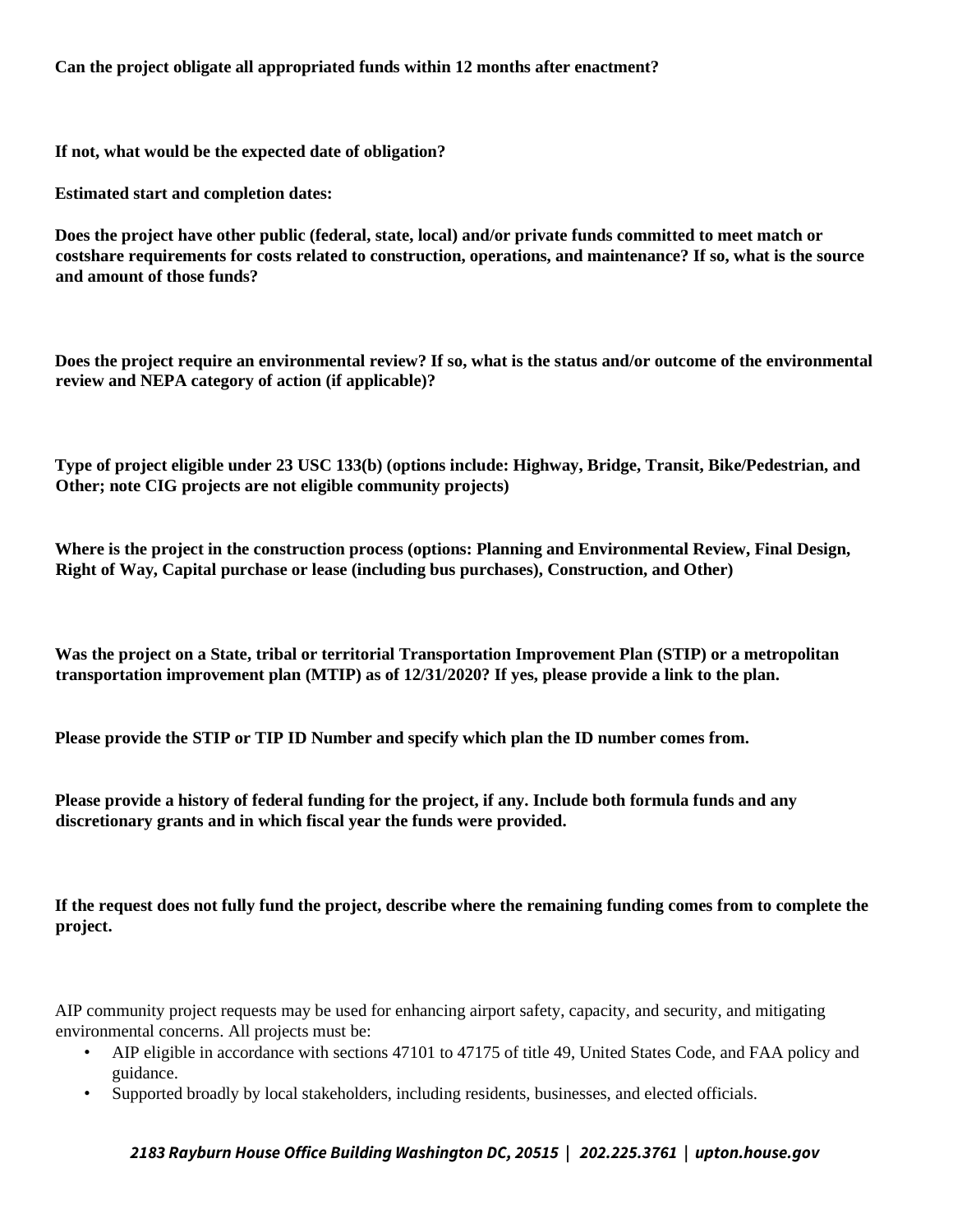• Administered by an airport and/or airport sponsor.

Additional Questions for AIP Community Projects:

**Project Name (EXAMPLE: Rehabilitate runway 6/24, Airport Name, City, State)** 

**General description of the project and why it is needed.** 

**What are the benefits of this project and why is it a priority?** 

**Amount requested for the community project for FY22:** 

**Total project cost:** 

**Can the project obligate all appropriated funds within 12 months after enactment?** 

**If not, what would be the expected date of obligation?** 

**Estimated start and completion dates.** 

**Does the project have other public (federal, state, local) and/or private funds committed for forecasted costs related to operations and maintenance? If so, what is the source and amount of those funds?** 

**Does the project require an environmental review? If so, what is the status and/or outcome of the environmental review and National Environmental Policy Act (NEPA) category of action (if applicable)?** 

**How will the project contribute to the airport's disadvantaged business enterprise goals?** 

**Has the project received previous Federal funding? If so, how much and which public law (e.g., appropriations act or authorization act) provided it?** 

**Is the project AIP-eligible? Please explain:**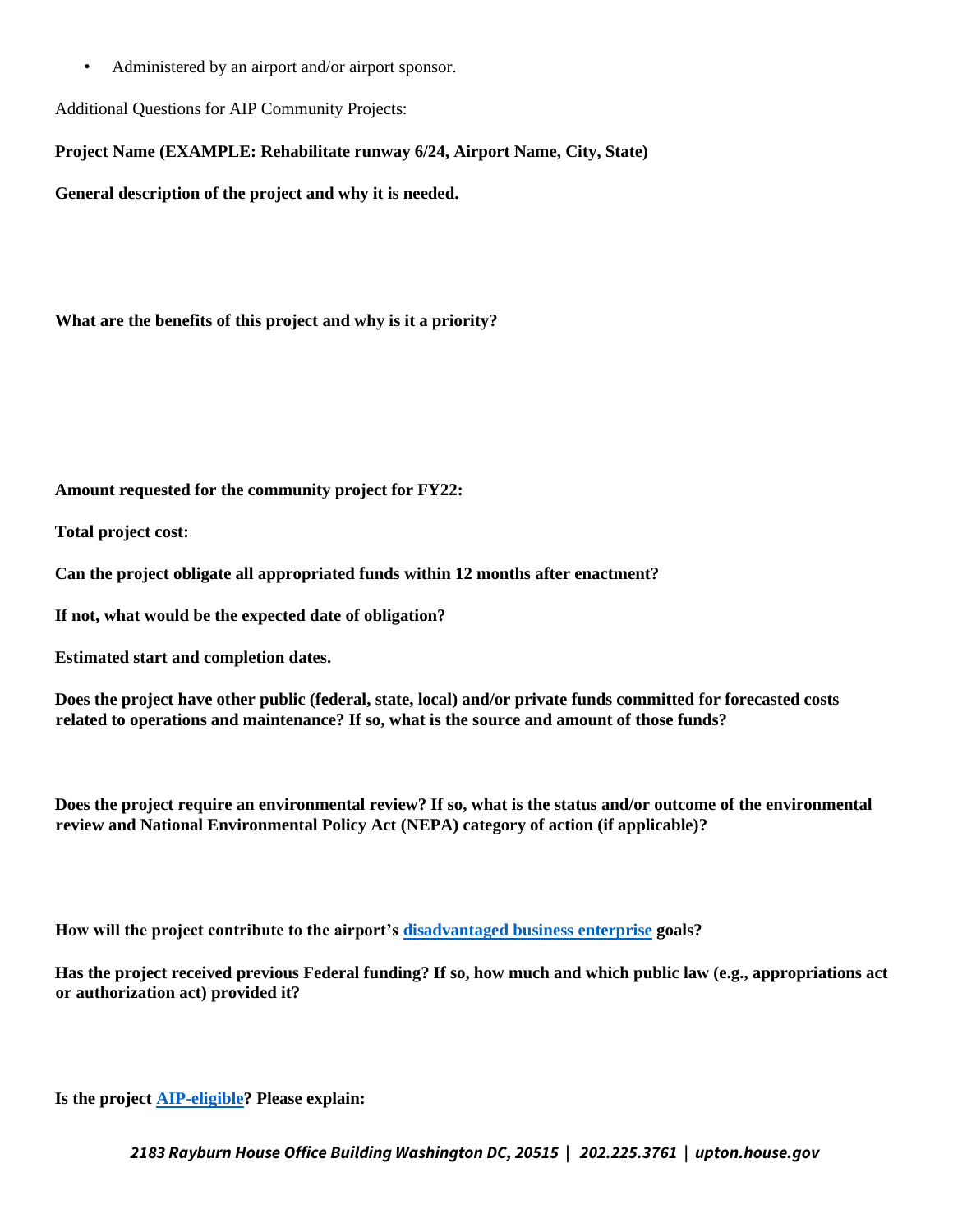**What is the airport's code?** 

**Has the airport submitted a grant application for this same project to FAA? If so, when?** 

**Would the project increase or decrease air traffic?** 

**Would the project increase or decrease aviation safety?** 

**Would the project increase or decrease environmental risks?** 

**Does the airport and airport sponsor support the project?** 

**Are there any stakeholders - such as residents that live near the airport, state or local officials, state department of transportation officials - that oppose the project?** 

Economic Development Initiative (EDI)

EDI community project requests may be used for economic and community development activities, including land or site acquisition, demolition or rehabilitation of housing or facilities, construction and capital improvements of public facilities (including water and sewer facilities), and public services. Requests may also include planning and other activities consistent with the underlying authorization for the Community Development Block Grant program within HUD. EDI community project requests are not eligible for the reimbursement of expenses for activities already undertaken (including debt service or debt retirement). All projects must be:

- Supported broadly by local stakeholders, including residents, businesses, and elected officials.
- Administered by governmental or non-profit entities, including public housing agencies, as well as tribes and tribally designated housing entities.

Additional Questions for EDI Project Requests:

**Project Name (EXAMPLE: Main Street elderly services facility improvements, City, State, County, Congressional District.)** 

**General description of the project and why it is needed.** 

**What are the benefits of this project and why is it a priority?**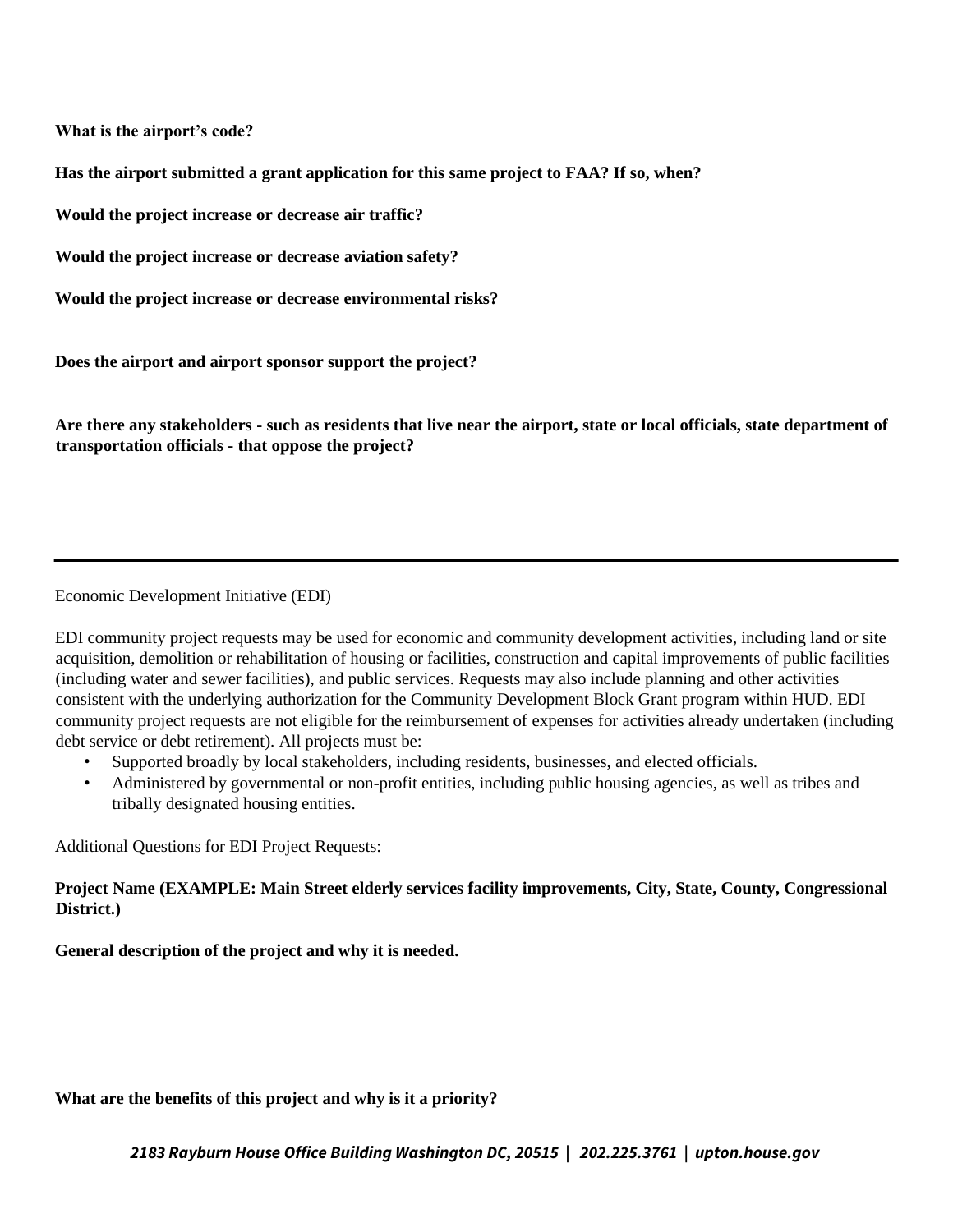**Amount requested for the community project:** 

**Total project cost:** 

**Can the project obligate all appropriated funds within 12 months after enactment?** 

**If not, what would be the expected date of obligation?** 

**Estimated start and completion dates.** 

**Does the project have other public (federal, state, local) and/or private funds committed to meet match or costshare requirements for costs related to construction, operations, and maintenance? If so, what is the source and amount of those funds?** 

**Does the project require an environmental review? If so, what is the status and/or outcome of the environmental review and NEPA category of action (if applicable)?** 

**Is the project primarily a service, new construction, rehabilitation, land or site acquisition, planning, or economic development project?** 

**Does the project primarily benefit persons of low-income or tribal communities?** 

**Does the project impact beneficiaries of HUD's rental assistance programs (owners, public housing agencies, service providers, or tenants)?** 

**Who are the community partners participating in this project?** 

**If the project includes new construction or land or site acquisition activities, does it comply with local zoning requirements? Please attach documentation.**